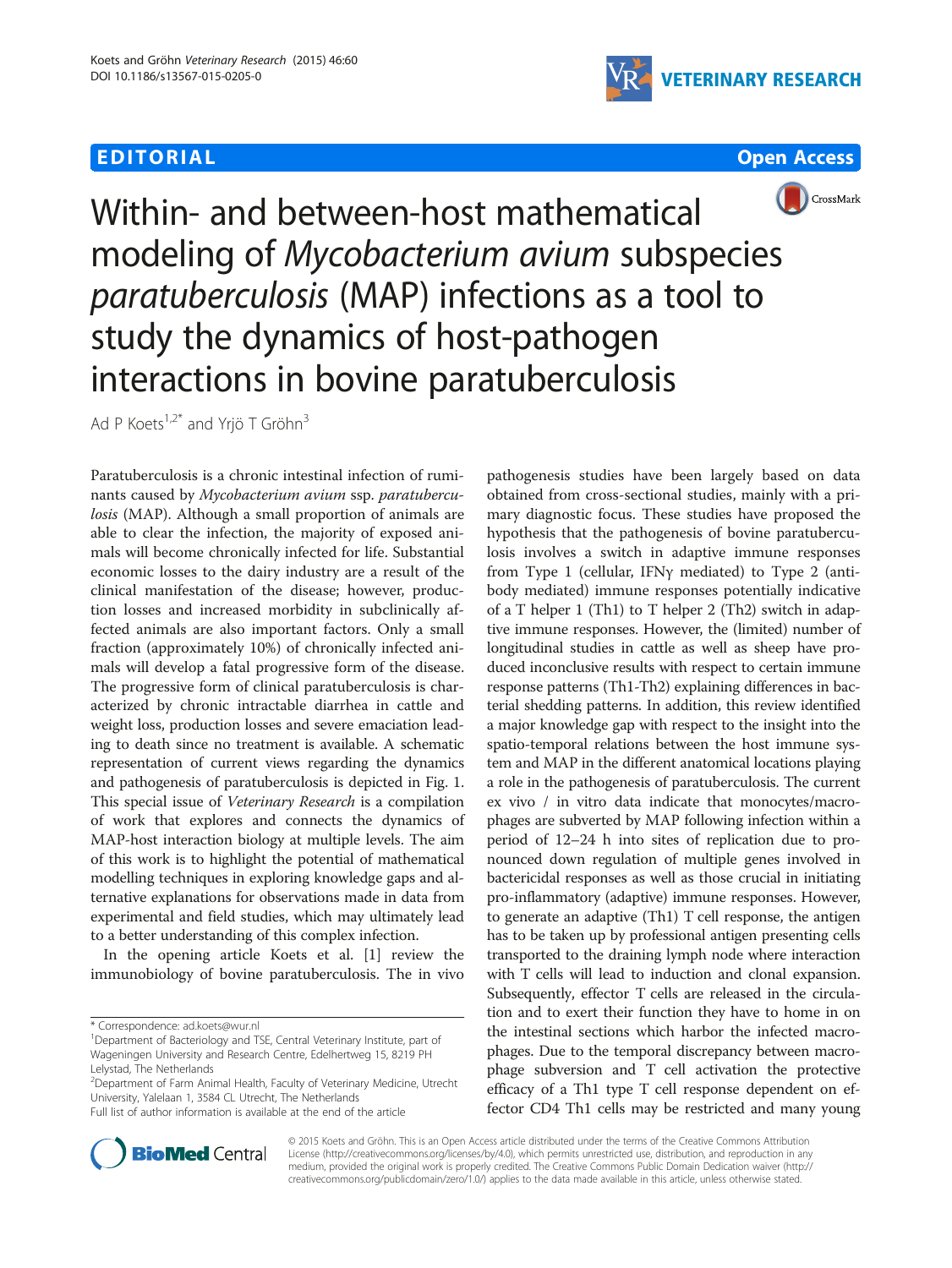<span id="page-1-0"></span>

granulomatous lesions may escape detection and elimination. Based on estimates of lifespans of tissue macrophages it can be deduced that these granulomas are more dynamic than previously recognized. Within a time span of 3–6 weeks macrophages will probably die and release replicated MAP in the lamina propria which can then start a new cycle of macrophage infection.

Although it has been suggested that MAP-specific immune responses, in particular Th1-type immune responses, are involved in control of MAP replication in cattle, direct evidence in the target species is still lacking. Ganusov et al. [\[2](#page-3-0)] analyzed longitudinal data from 20 experimentally infected calves involving frequent measurements of the MAP antigen specific cellular and antibody response and MAP shedding in fecal samples. While the authors found the previously expected positive relationship between the level of shedding and MAP-specific antibody (as detected by ELISA), several additional results are also interesting. In particular, using several different statistical and mathematical modeling techniques, the authors found that in some animals Th1 response is positively associated with the degree of shedding, suggesting that Th1 response may also contribute to pathology in MAP- infected cattle.

As the efficacy of Th1 T cells in the lamina propria may be limited, Klinkenberg et al. [[3\]](#page-3-0) explored the extreme variant of this situation in a model paper on the dynamics of granuloma lesions in the absence of an adaptive immune response. They do this by making two mathematical models of the infection, both based on the same simple description of the local infection process, but each with a different assumption on how the infection occupies space within a villus. First, it is assumed that the infection is present in the whole villus and that the local density of macrophages and bacteria changes during the course of the infection, but not the size of the lesion. Second, it is assumed that the macrophages clump together, forming a granuloma, and that the size of the lesion changes during the course of the infection, but not the local density of macrophages inside the lesion. With both models, conditions are identified for growth or containment of lesions, and simulations show that the model can reproduce actually observed shedding patterns in MAP infections. The models thus show that these shedding patterns could be explained by dynamics of the granuloma independent of an adaptive immune response acting on the lesion.

As reviewed by Stevenson [[4\]](#page-3-0) in this issue the tools to genotype MAP have exponentially grown in the past 10 years, much supported by the fact that the genome sequence of MAP has become available. These new methods highlight that substantial genomic diversity is present in MAP and this can be used in molecular epidemiology, and to study host adaptation of MAP in different species such as sheep, cattle and wild life. Studies on genomes of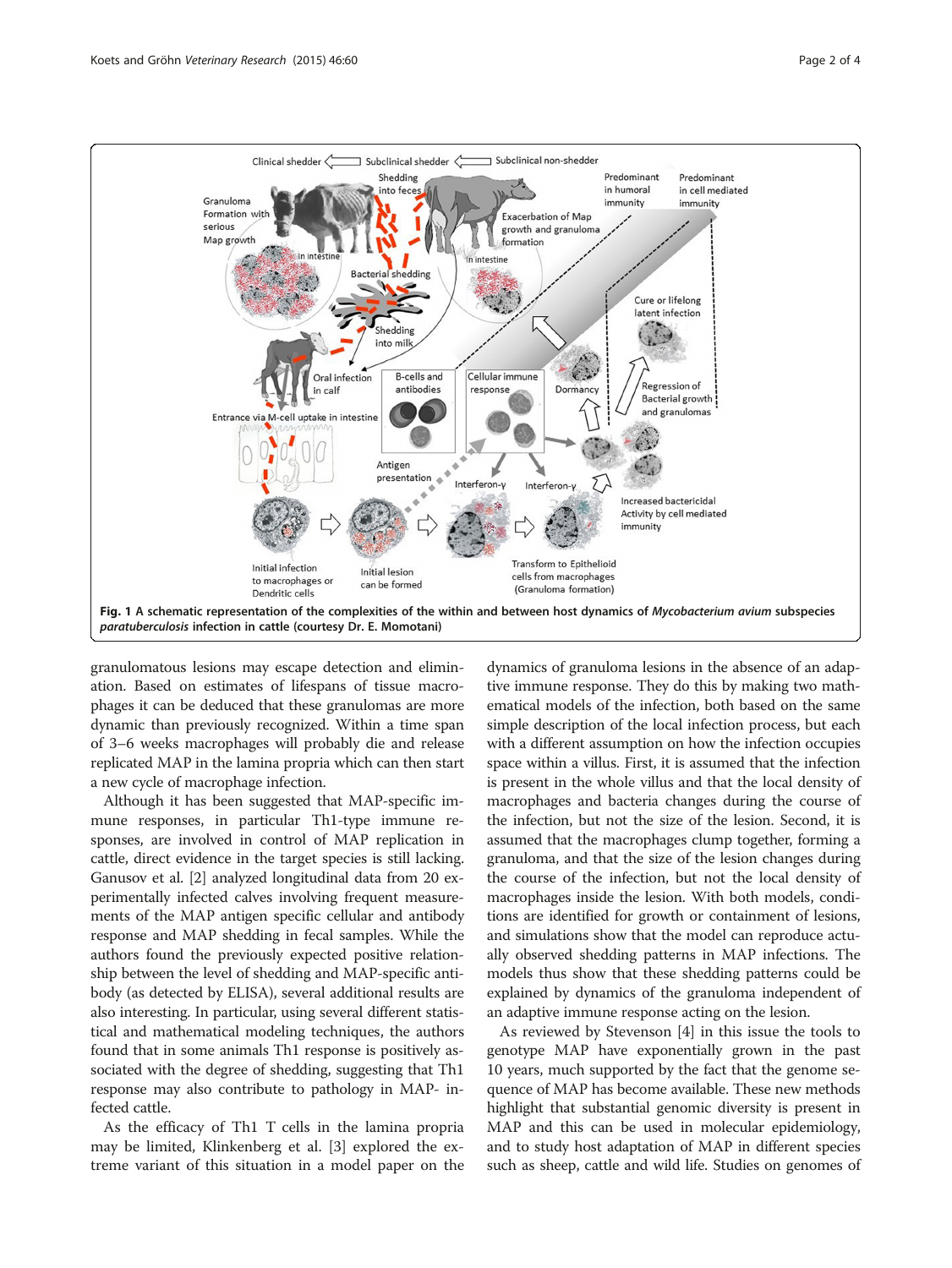MAP have also enabled derivation of its divergence from a recent common ancestor about 10–30,000 years ago. More recently tools have been developed to study functional genomics of MAP under different conditions. These show that MAP adapts to its environment and regulates its gene expression to cope with changing conditions such as intra-cellular survival in macrophages. While data on the influence of host genetic make-up have provided insight into quantitative and qualitative aspects of genetic susceptibility in cattle, limited data are available with regard to the contribution of this genetic variation in the pathogenicity of MAP. Such data as well as the functional genomics of MAP under different conditions are essential for further elucidation of the pathogenesis.

The paper by Schukken et al. [\[5\]](#page-3-0) describes the data collection systems for a 10-year longitudinal study on MAP in three US dairy farms. The particular value of this data collection system is in the long term follow-up of animals in these farms. Both data and biological materials on infected and non-infected animals were collected and stored in data bases and bio banks. They used these longitudinal data to answer questions on infection biology, infection dynamics and molecular epidemiology of MAP in dairy herds. They argue that longitudinal data provide much more information and value for money compared to repeated cross-sectional data.

Mitchell et al. [[6\]](#page-3-0) compared fecal shedding patterns in naturally vs. experimentally infected cattle. The results of this analysis showed that experimental and natural infection have significantly different shedding patterns, indicating that we need to use caution when extrapolating conclusions from experimental studies to field conditions. The analysis of the natural infection data furthermore indicated that intermittent shedders have a low probability of ever becoming high shedders. Finally, the data analysis indicated that infection at a later age leads to less control of infection and significantly higher shedding as compared to being infected as a calf. Many diseases are characterized by a long and varying sub-clinical period. Two main mechanisms can explain such periods: a slow progression toward disease or a sudden transition from a healthy state to a disease state induced by internal or external events.

Louzoun et al. [[7\]](#page-3-0) studied epidemiological features of the amount of bacteria shed during bovine MAP infection to test which of these two models, slow progression or sudden transition (or a combination of the two), better explains the transition from intermittent and low shedding to high shedding. Natural infections are not well explained by a slow development of the disease, suggesting a limited within host effect on the sub-clinical to clinical transition. They propose a generic model containing bacterial growth, immune control and the introduction of fluctuations in the bacterial load and shedding through a random noise term in the bacterial dynamics. The noise term represents random fluctuation of for example the growth of a large granuloma, or the effect of external event (weather, diseases, pregnancies, diet) on the bacteria.

This proposed generic model can represent the two hypothesized types of transitions in different parameter regimes. The results show that the sudden sub-clinical to clinical transition model provides a simpler explanation of the data. Environmental fluctuations may be a major element determining the sudden transition to a clinical stage. These conclusions are applicable to a wide variety of diseases, and MAP serves as a good test case based on the large scale measurements of single cow longitudinal profiles in this disease.

Further broadening the scope to the population level, Robins et al. [\[8](#page-3-0)] developed an agent-based model for epidemiology of Johne's disease (JD) in a dairy herd and used the model to analyze cost-effectiveness of a serological test developed by this group. This serological test, a type of enzyme-linked immunosorbent assay (ELISA), has a higher sensitivity than the current commercial ELISA tests. Contact structure and adult infection with the causative agent, MAP, have been missing in many of the previous models for JD epidemiology and are included in this study. Population dynamics analysis showed that prevalence of JD in a dairy farm could be reduced by applying control measures based on the ELISA tests. The effect was more pronounced when the sensitive ELISA was used. Cost-effectiveness of ELISA based control measures was also higher for the sensitive ELISA than for the commercial ELISA.

The paper by Martcheva et al. [\[9](#page-3-0)] illustrates a novel way to link a within-host model for MAP with an epidemiological model. The underlying variable in the withinhost model is the time since infection. Two compartments, infected macrophages and T cells, of the within-host model feed into the epidemiological model through the direct transmission rate, disease-induced mortality rate, the vertical transmission rate, and the rate of shedding of MAP into the environment. The epidemiological reproduction number depends on the within-host bacteria load in a complex way, exhibiting multiple peaks. Consequently, low within-host bacterial load or shedding does not necessarily imply low epidemiological reproductive number or low prevalence.

Two additional contributions to this special issue provide further evidence regarding dynamics of MAP infection in young calves and young stock. The paper by Eisenberg et al. [\[10](#page-3-0)] provides indications that neither exposure of calves on the day of birth to MAP containing colostrum nor the status of the dam at the day of birth are major risk factors for calves to become shedders during the first 2 years of life. Instead, the contaminated